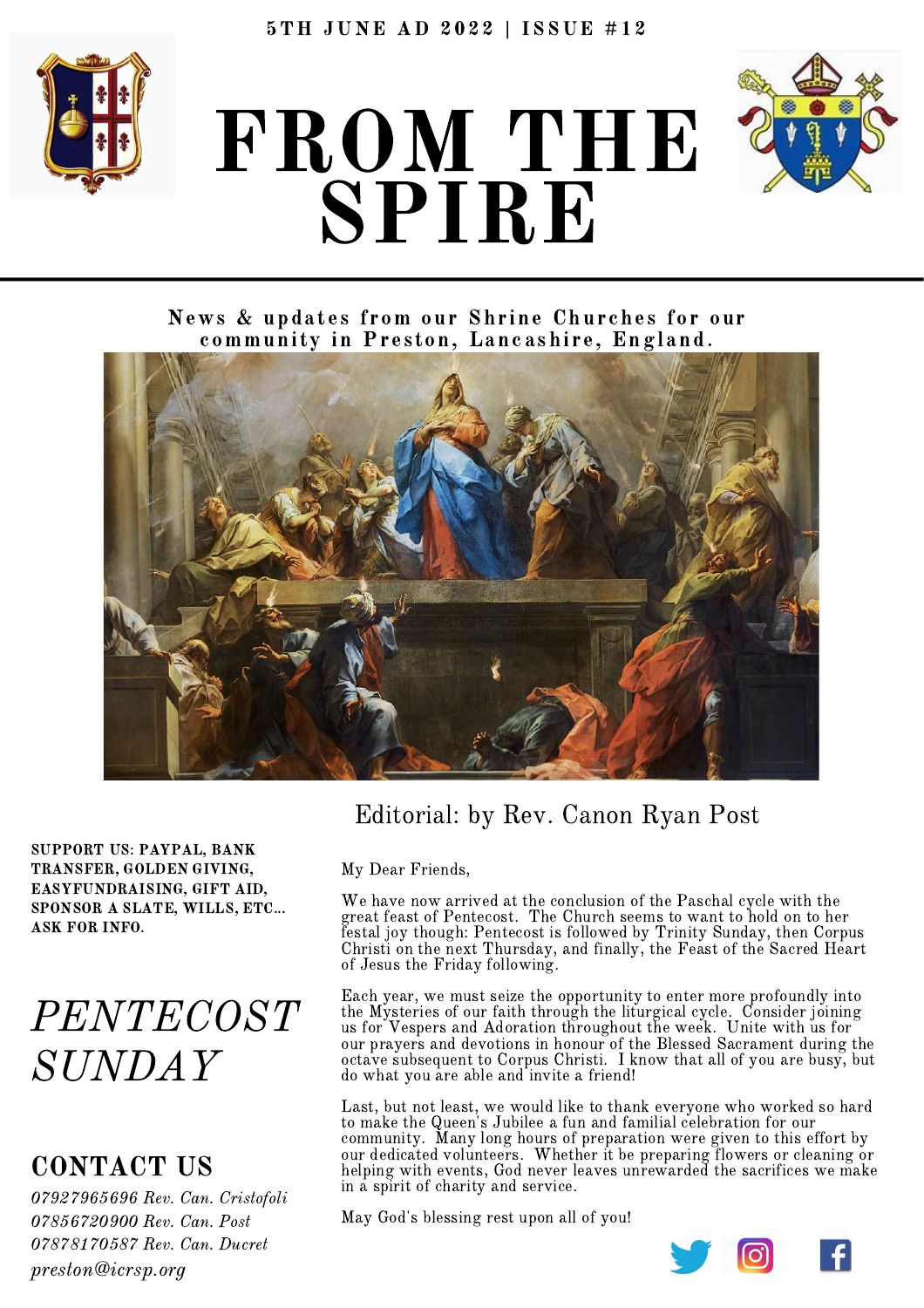# TRANSLATION OF THE EPISTLE AND GOSPEL Pentecost Sunday (Whitsunday):

#### Lesson from the book of the Acts of the Apostles Acts 2:1-11

[\[1\]](http://www.drbo.org/cgi-bin/d?b=drb&bk=51&ch=2&l=1-#x) And when the days of the Pentecost were accomplished, they were all together in one place: [\[2\]](http://www.drbo.org/cgi-bin/d?b=drb&bk=51&ch=2&l=2-#x) And suddenly there came a sound from heaven, as of a mighty wind coming, and it filled the whole house where they were sitting. [\[3\]](http://www.drbo.org/cgi-bin/d?b=drb&bk=51&ch=2&l=3-#x) And there appeared to them parted tongues as it were of fire, and it sat upon every one of them: [\[4\]](http://www.drbo.org/cgi-bin/d?b=drb&bk=51&ch=2&l=4-#x) And they were all filled with the Holy Ghost, and they began to speak with divers tongues, according as the Holy Ghost gave them to speak.

[\[5\]](http://www.drbo.org/cgi-bin/d?b=drb&bk=51&ch=2&l=5-#x) Now there were dwelling at Jerusalem, Jews, devout men, out of every nation under heaven. [\[6\]](http://www.drbo.org/cgi-bin/d?b=drb&bk=51&ch=2&l=6-#x) And when this was noised abroad, the multitude came together, and were confounded in mind, because that every man heard them speak in his own tongue. [\[7\]](http://www.drbo.org/cgi-bin/d?b=drb&bk=51&ch=2&l=7-#x) And they were all amazed, and wondered, saying: Behold, are not all these, that speak, Galileans? [\[8\]](http://www.drbo.org/cgi-bin/d?b=drb&bk=51&ch=2&l=8-#x) And how have we heard, every man our own tongue wherein we were born? [\[9\]](http://www.drbo.org/cgi-bin/d?b=drb&bk=51&ch=2&l=9-#x) Parthians, and Medes, and Elamites, and inhabitants of Mesopotamia, Judea, and Cappadocia, Pontus and Asia, [\[10\]](http://www.drbo.org/cgi-bin/d?b=drb&bk=51&ch=2&l=10-#x) Phrygia, and Pamphylia, Egypt, and the parts of Libya about Cyrene, and strangers of Rome, [\[11\]](http://www.drbo.org/cgi-bin/d?b=drb&bk=51&ch=2&l=11-#x) Jews also, and proselytes, Cretes, and Arabians: we have heard them speak in our own tongues the wonderful works of God.

#### Gospel reading from Saint John John 14:23-31

At that time, Jesus said to his disciples: If any one love me, he will keep my word, and my Father will love him, and we will come to him, and will make our abode with him. [\[24\]](http://www.drbo.org/cgi-bin/d?b=drb&bk=50&ch=14&l=24-#x) He that loveth me not, keepeth not my words. And the word which you have heard, is not mine; but the Father's who sent me. [\[25\]](http://www.drbo.org/cgi-bin/d?b=drb&bk=50&ch=14&l=25-#x) These things have I spoken to you, abiding with you. [\[26\]](http://www.drbo.org/cgi-bin/d?b=drb&bk=50&ch=14&l=26-#x) But the Paraclete, the Holy Ghost, whom the Father will send in my name, he will teach you all things, and bring all things to your mind, whatsoever I shall have said to you.

[\[27\]](http://www.drbo.org/cgi-bin/d?b=drb&bk=50&ch=14&l=27-#x) Peace I leave with you, my peace I give unto you: not as the world giveth, do I give unto you. Let not your heart be troubled, nor let it be afraid. [\[28\]](http://www.drbo.org/cgi-bin/d?b=drb&bk=50&ch=14&l=28-#x) You have heard that I said to you: I go away, and I come unto you. If you loved me, you would indeed be glad, because I go to the Father: for the Father is greater than I. [\[29\]](http://www.drbo.org/cgi-bin/d?b=drb&bk=50&ch=14&l=29-#x) And now I have told you before it comes to pass: that when it shall come to pass, you may believe. [\[30\]](http://www.drbo.org/cgi-bin/d?b=drb&bk=50&ch=14&l=30-#x) I will not now speak many things with you. For the prince of this world cometh, and in me he hath not any thing. [\[31\]](http://www.drbo.org/cgi-bin/d?b=drb&bk=50&ch=14&l=31-#x) But that the world may know, that I love the Father: and as the Father hath given me commandment, so do I.

> Collection figures Sunday 29th May

St Walburge's loose plate £210.97 English Martyrs £113.70 Envelopes £281.00 Bank Transfers £318.00 Total £923.67

> Sponsor a Slate £40 Flowers collection £111.95

#### Our prayer intentions this week:

Please pray for Father O'Connor, Bernard Williams and Flair, for Mark and Ligaya McKay.

For our sick members: Mr. and Mrs. Smith, Anita, Trevor and Mark.

The residents of Swansea Terrace.

Pray for peace!

Thank you so much for your generosity!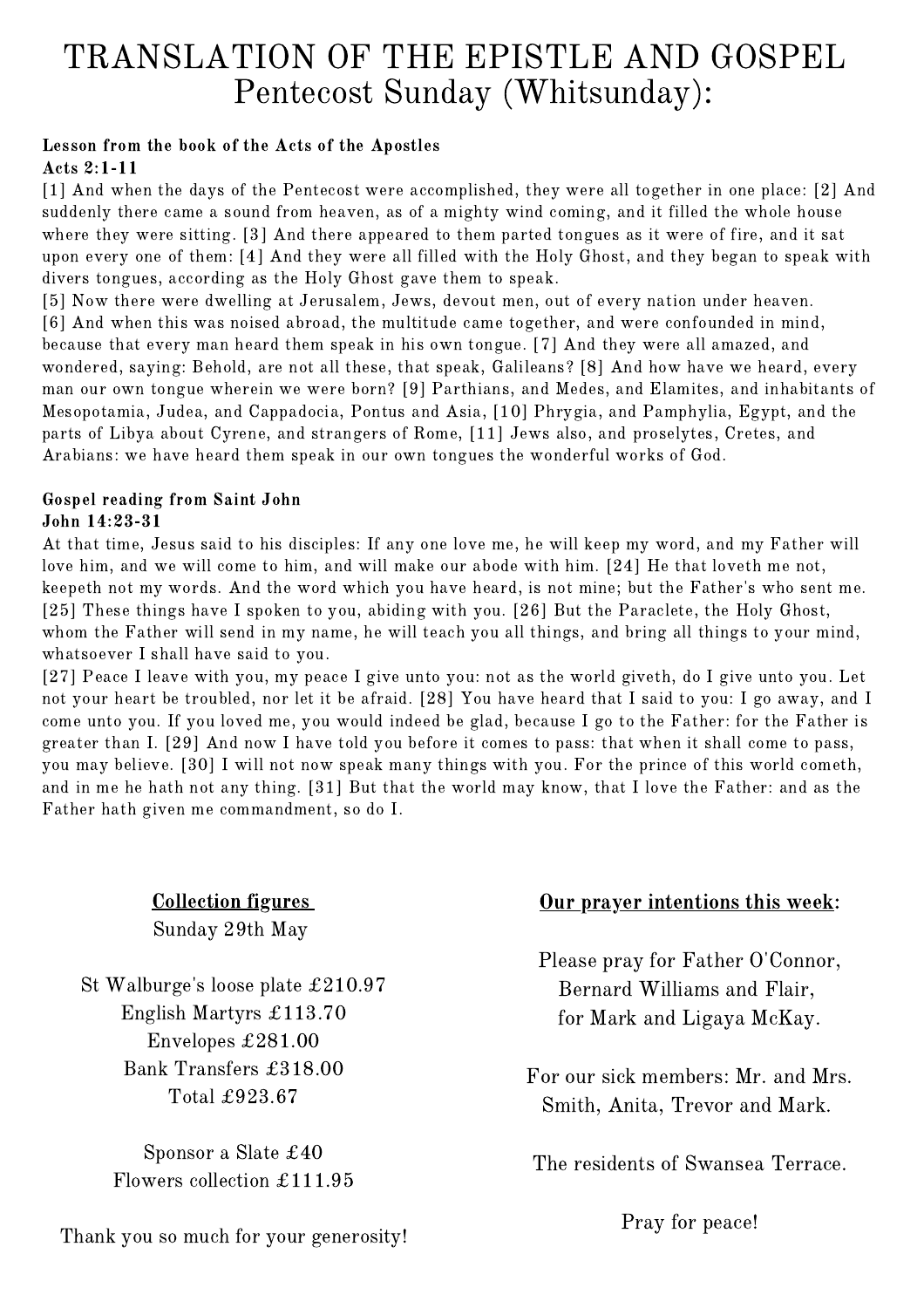| <b>Date</b>                                           | <b>Ordo</b>                             | Canon<br>Cristofoli | <b>Canon Post</b>                                   | <b>Canon Ducret</b>              |
|-------------------------------------------------------|-----------------------------------------|---------------------|-----------------------------------------------------|----------------------------------|
| Sunday<br>5th June<br>9:00 EM<br>10:30 SW<br>6:30 SW  | <b>Pentecost Sunday</b><br>(Whitsunday) | Novena GZ           | Needs and<br>Intentions of<br><b>Walther Family</b> | Fr. Lucien Blauvac<br><b>RIP</b> |
| Monday<br>6th June<br>8:30 SW<br><b>12 EM</b>         | <b>Pentecost Monday</b>                 | Novena GZ           | Needs and<br>Intentions of<br><b>Walther Family</b> | Fr. Lucien Blauvac<br><b>RIP</b> |
| Tuesday<br>7th June<br>8:30 SW<br><b>12 EM</b>        | Pentecost Tuesday                       | Novena GZ           | Sarah Lawler                                        | Fr. Lucien Blauvac<br><b>RIP</b> |
| Wednesday<br>8th June<br>8:30 SW<br><b>12 EM</b>      | Pentecost<br>Wednesday<br>(Ember Day)   | Novena GZ           | Abigail Swiniuch                                    | Fr. Lucien Blauvac<br><b>RIP</b> |
| Thursday<br>9th June<br>8:30 SW<br><b>12 EM</b>       | Pentecost Thursday                      | Novena GZ           | Margaret Parkinson<br><b>RIP</b>                    | Fr. Lucien Blauvac<br><b>RIP</b> |
| Friday<br>10th June<br>8:30 SW<br><b>12 EM</b>        | Pentecost Friday<br>(Ember Day)         | Thierry             | <b>Snak Family</b>                                  | Fr. Lucien Blauvac<br><b>RIP</b> |
| Saturday<br>11th June<br>8:30 SW<br><b>12 EM</b>      | Pentecost Saturday<br>(Ember Day)       | Marie Lorraine      | <b>Bignell Family</b>                               | Fr. Lucien Blauvac<br><b>RIP</b> |
| Sunday<br>12th June<br>9:00 EM<br>10:30 SW<br>6:30 SW | <b>Trinity Sunday</b>                   | Mary Dean RIP       | Fr. Lucien Blauvac<br><b>RIP</b>                    | Clack Family                     |